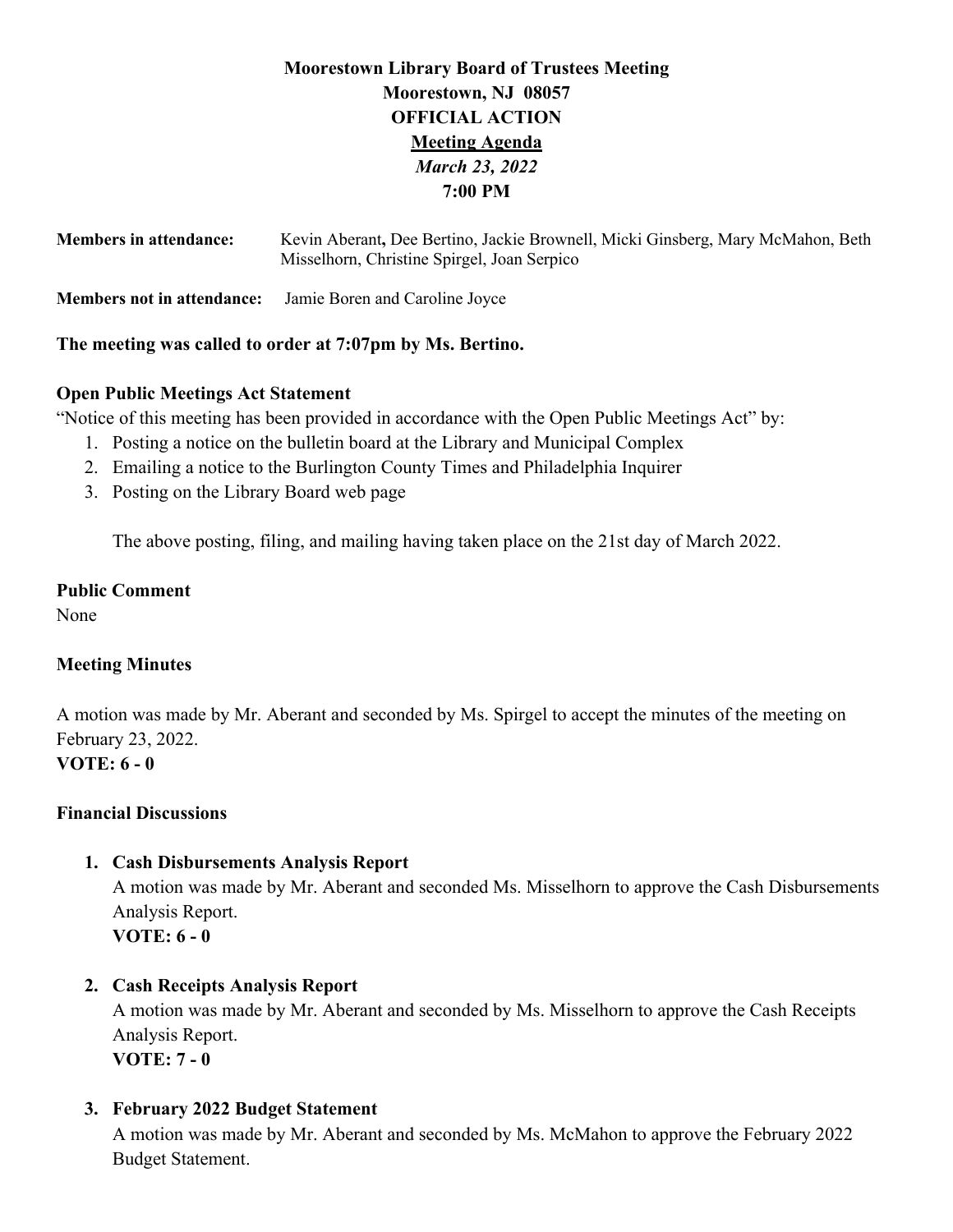# **VOTE: 7 - 0**

## **4. Invoices in Excess of \$2,000.00**

**1.** A motion was made by Mr. Aberant and seconded by Ms. Misselhorn to approve an invoice from Innovative for integration between Sierra and RFID. **VOTE: 7 - 0**

# **Directors Report**

See Attached.

## **Old Business**

None

**New Business/Trustee Comments** None

#### **Resolutions**

A motion was made by Mr. Aberant and seconded by Ms. Ginsberg to adopt resolution 2022-4.

#### **See attached**

Resolution authorizing Moorestown Library to sell surplus on GovDeals

## **Public Comment / Trustees Comments**

Greer has concerns that non-resident fees are less than what residents pay for library tax. Joan will get data from local libraries, and we will revisit next month.

## **Adjournment**

A motion was made to adjourn the meeting by Mr. Aberant at 8:06 pm and seconded by Ms. Spirgel.

## **VOTE: 7 -0**

# **The next meeting is Wednesday, April 27, 2022 at 7:00pm.**

## **FORMAL OFFICIAL ACTION MAY BE TAKEN ON ANY ITEM ON THE OFFICIAL ACTION AGENDA**

*If you require special accommodations, please contact the Library Director at (856) 234-0333 at least 24 business hours prior to the meeting so that appropriate accommodations may be made.*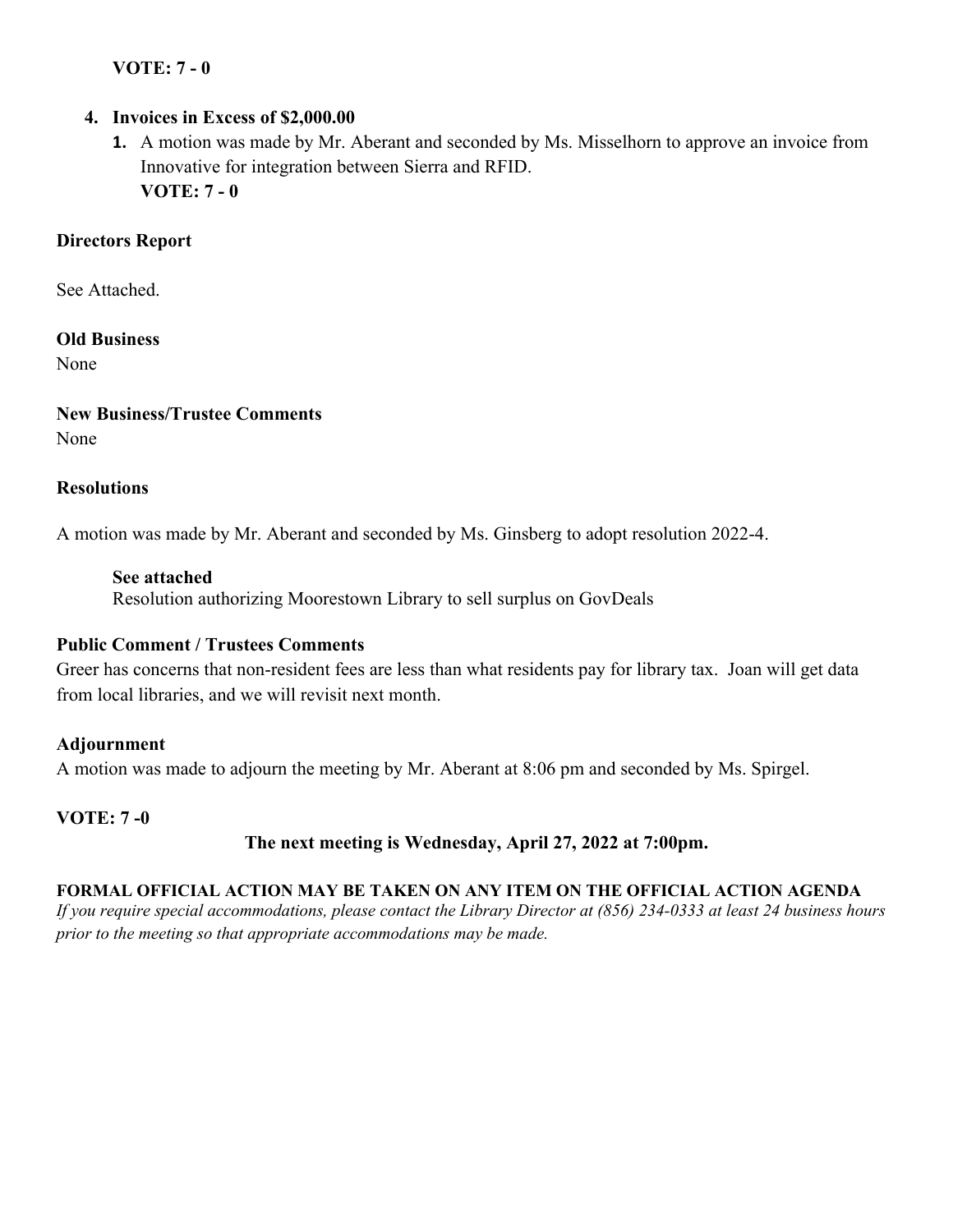# Director's report

March 23, 2022

#### **Strategic Plan Update:**

The survey has been created and is set to be launched by early April. The survey will be available on the library's website, via social media and in paper form at the library. Press releases will alert local papers. The township and Moorestown Schools have agreed to make it available, as well.

#### **National Library Week- April 3-9:**

In addition to programs in celebration of National Library Week, a staff appreciation lunch will be held on National Library Workers Day (April 5) sponsored by the Friends of the Library. The library will also begin a new weekly e-newsletter.

#### **Friends of the Library:**

The Friends held a book sale on March 18 and 19. The President of the Friends is working with the township and Grace Construction to get approval for plans for the Book Room and permission to move ahead.

#### **Staff opening ʹ PT Library Assistant for the Circulation Desk:**

A job announcement has been posted for a PT Library Assistant (22-24 hours) for the Circulation Department. Interviews are planned for late March/early April.

#### **Volunteers:**

The library has received increased interest in volunteering and is offering opportunities for adults and teens.

#### **Moorestown Year of the Environment:**

Library staff planned a year of events in support of Moorestown's Year of the Environment. April programs will include Recycling 101, a Sapling Giveaway, an Arbor Day art class, and the launch of a collection of Nature Backpacks to enjoy outdoor Moorestown. Themes for the packs include Nature Journaling, Birding and Sky Watching/Star Gazing. In addition, tote bags are now available for check-out to substitute for single use bags.

#### **Patron response to Ukraine and World Peace: a virtual meditation:**

*This is one more example of the library's nimble response to the pandemic, and in particular the number and variety of interesting virtual events.* Andrew W